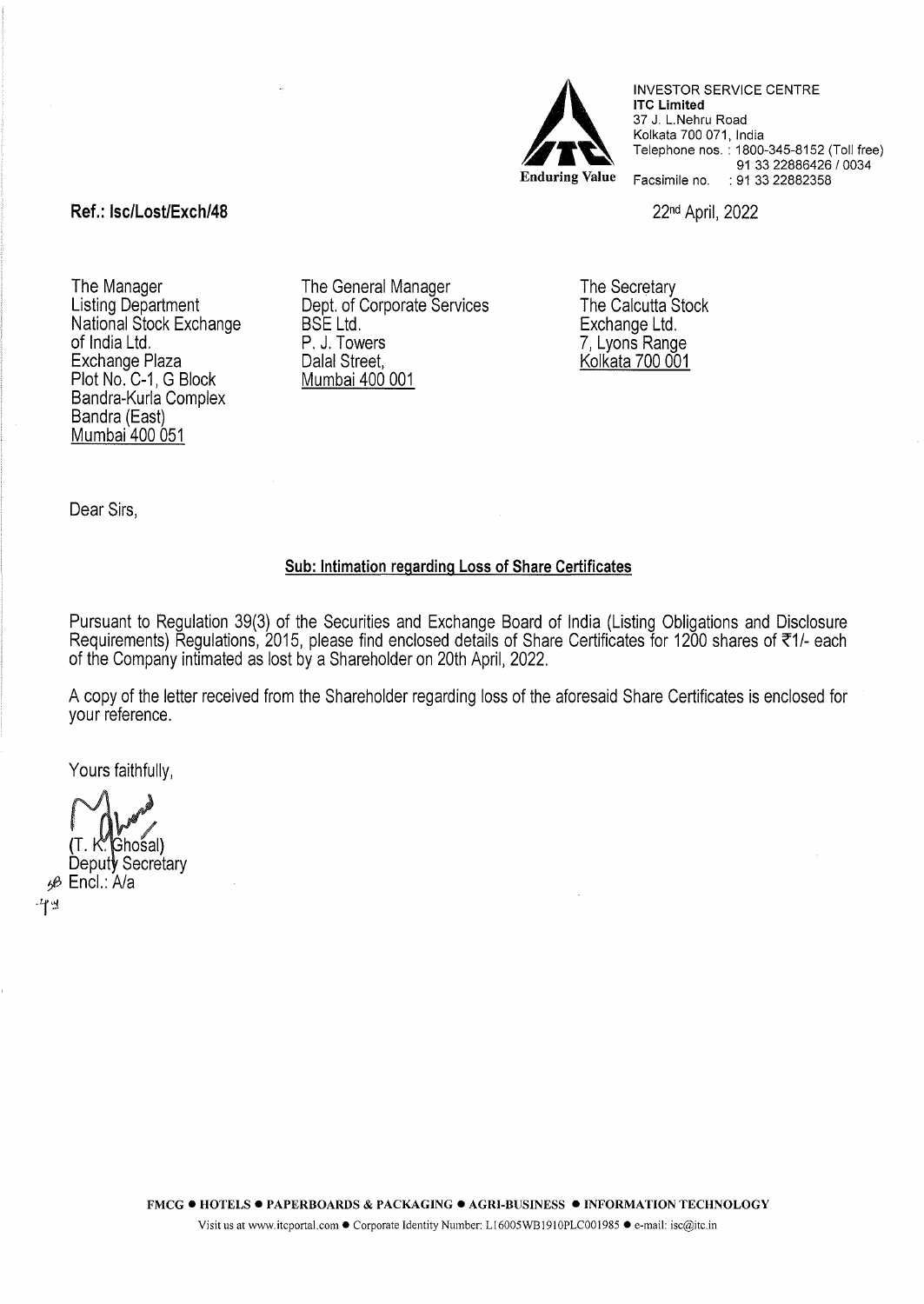| <b>COMPANY NAME</b> | ITC LIMITED                           |
|---------------------|---------------------------------------|
| SOURCE              | <b>INVESTOR SERVICE CENTRE</b>        |
| LETTER REF NO       | ISC/LOST/EXCH/48                      |
| LETTER DATE         | 22/04/2022                            |
| REMARKS             | SHARES REPORTED LOST/STOLEN/MISPLACED |

 $\label{eq:2.1} \frac{1}{\sqrt{2\pi}}\int_{\mathbb{R}^3}\frac{1}{\sqrt{2\pi}}\int_{\mathbb{R}^3}\frac{1}{\sqrt{2\pi}}\int_{\mathbb{R}^3}\frac{1}{\sqrt{2\pi}}\int_{\mathbb{R}^3}\frac{1}{\sqrt{2\pi}}\int_{\mathbb{R}^3}\frac{1}{\sqrt{2\pi}}\int_{\mathbb{R}^3}\frac{1}{\sqrt{2\pi}}\frac{1}{\sqrt{2\pi}}\int_{\mathbb{R}^3}\frac{1}{\sqrt{2\pi}}\frac{1}{\sqrt{2\pi}}\int_{\mathbb{R}^3}\frac{$ 

 $\label{eq:2.1} \frac{1}{\sqrt{2}}\int_{\mathbb{R}^3}\frac{1}{\sqrt{2}}\left(\frac{1}{\sqrt{2}}\right)^2\frac{1}{\sqrt{2}}\left(\frac{1}{\sqrt{2}}\right)^2\frac{1}{\sqrt{2}}\left(\frac{1}{\sqrt{2}}\right)^2\frac{1}{\sqrt{2}}\left(\frac{1}{\sqrt{2}}\right)^2.$ 

| LEDGER FOLIO NO | <b>HOLDER NAME</b> | <b>CERTNO</b> | <b>DISTNO FROM</b> | <b>DISTNO TO:</b> | <b>NO. OF SHARES</b> |
|-----------------|--------------------|---------------|--------------------|-------------------|----------------------|
| 08/18490        | ALMAS HUSSAIN      | 000020548     | 0000034484791      | 0000034485190     | 00000000004001       |
| 08/18490        | IALMAS HUSSAIN     | 0000867571    | 00025206704661     | 00025206706651    | 00000000002001       |
| 108/18490       | IALMAS HUSSAIN     | 000241969     | 0008076198117      | 00080761987161    | 00000000006001       |

 $\label{eq:2.1} \mathcal{L}(\mathcal{L}^{\text{max}}_{\mathcal{L}}(\mathcal{L}^{\text{max}}_{\mathcal{L}})) \leq \mathcal{L}(\mathcal{L}^{\text{max}}_{\mathcal{L}}(\mathcal{L}^{\text{max}}_{\mathcal{L}}))$